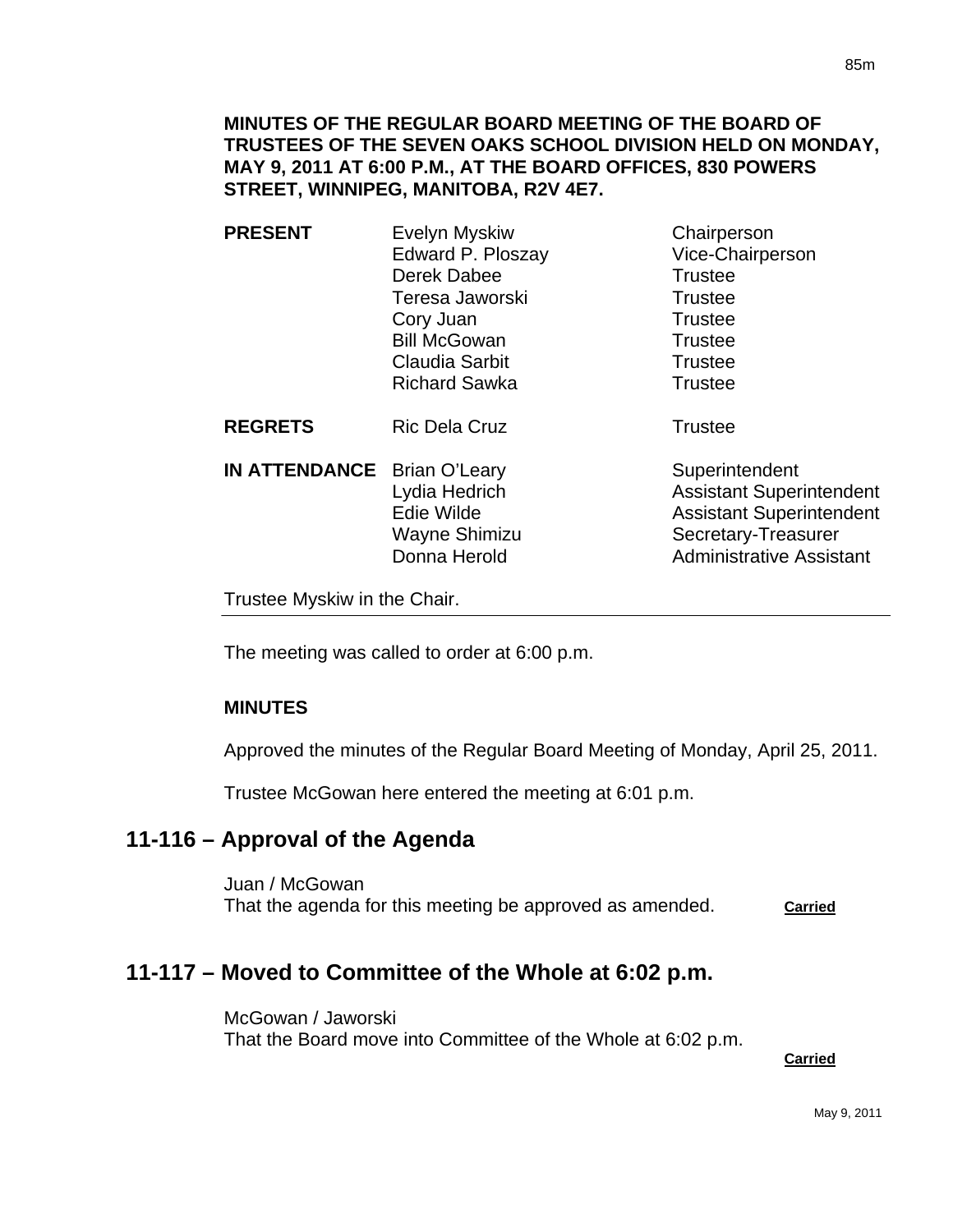Trustee Sawka here entered the meeting at 6:04 p.m.

Trustee Ploszay in the Chair.

#### **OFFICERS' REPORT**

- **Trustees Dela Cruz, Jaworski and Sawka reported on developments arising** from collective bargaining.
- **Trustee Juan reported on the recent MSBA Regional meeting.**

#### **SUPERINTENDENTS' PERSONNEL REPORT**

## **11-118 – Superintendents' Personnel Report**

Jaworski / McGowan That the Superintendents' Personnel Report be ratified. **Carried**

#### TEACHER APPOINTMENTS

Appointed the following to full-time (1.00) Teacher-General (Permanent) contracts effective September 6, 2011:

Jacqueline McDonald Beau Wilks

Appointed Majda Milijkovic to a full-time (1.00) Limited Teacher-General (Term) contract effective September 6, 2011 to June 29, 2012.

#### SUBSTITUTE TEACHER APPOINTMENTS

Appointed the following to Substitute Teacher contracts effective the 2010-2011 school year:

George Khalil Susanne Klueppel

#### TEACHER LEAVE OF ABSENCE

Granted Linda Mercier a full-time (1.00) leave of absence, without pay, effective the 2011-2012 school year.

#### TEACHER MATERNITY AND PARENTAL LEAVES

Granted Dena Arnold maternity and parental leave effective June 10, 2011 to April 1, 2012.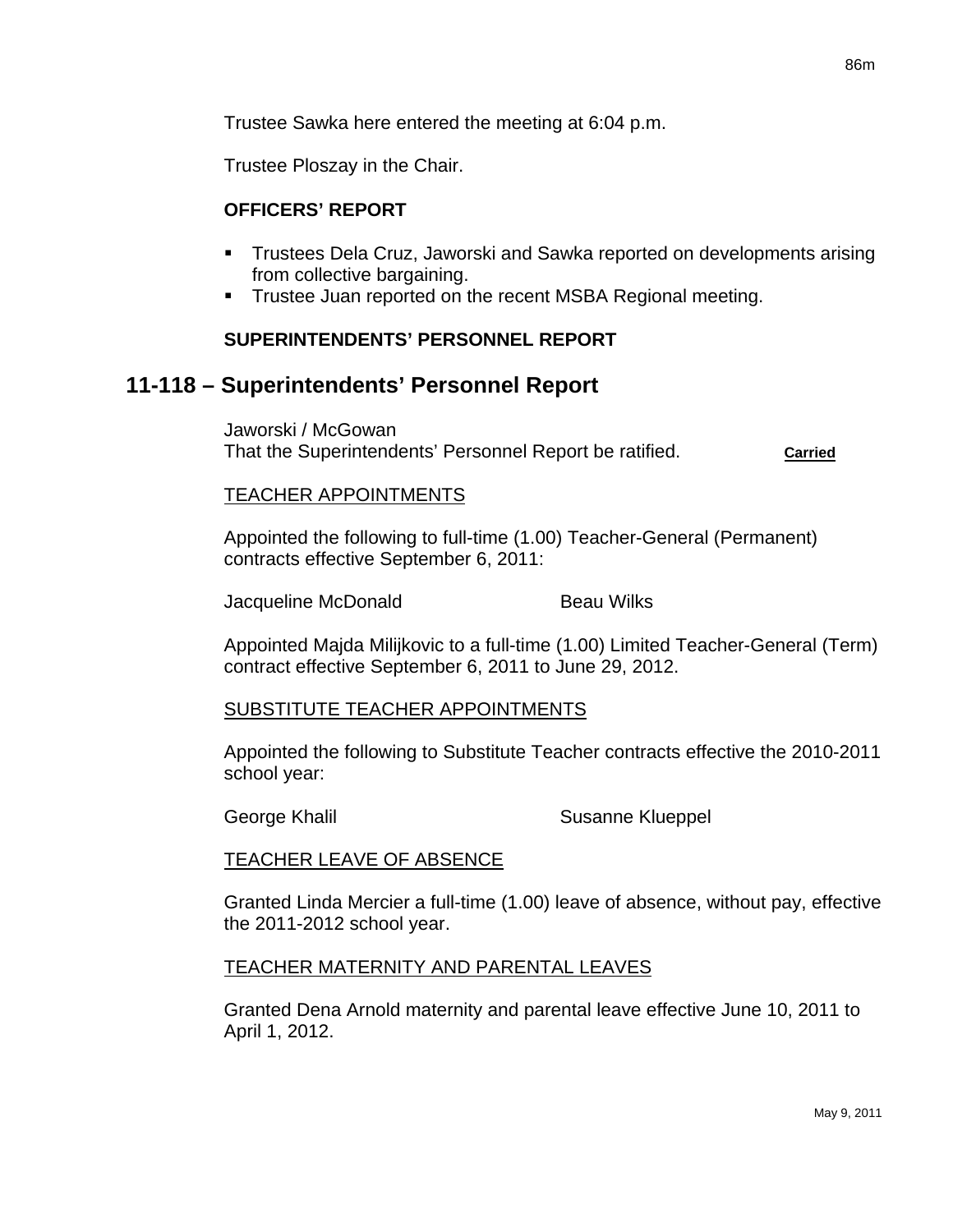## **SUPERINTENDENTS' PERSONNEL REPORT**

Granted Jasmin Cavanaugh maternity and parental leave effective June 1, 2011 to June 1, 2012

## TEACHER RESIGNATION

Received notice of intent to resign from Maria Lamorte effective June 30, 2011.

## TEACHER RETIREMENT

Received notice of intent to retire from Carman Bradford effective June 30, 2011.

## CUSTODIAN RESIGNATION

Received notice of intent to resign from Randall Barrett effective May 7, 2011.

## PARAPROFESSIONAL RETIREMENT

Received notice of intent to retire from Marilyn Margolese effective June 30, 2011.

## STUDENT PARENT SUPPORT WORKER RESIGNATIONS

Received notice of intent to resign from Landon Gibson effective May 7, 2011 and Laura Kathler effective May 6, 2011.

## **SUPERINTENDENTS' REPORT**

- **Personnel Matters.**
- **Maintenance Compound Break In.**
- Riverbend Soccer Field.
- **Meeting with River East Transcona School Board.**
- Orientation Days.
- Board Retreat May 27 & 28, Gimli.
- **Hugh McFadyen Meeting Update.**
- **High School Commencement Dates.**
- **NSBA Board Visitations.**
- **Modular Classroom Site Installation Project.**
- **Substitute Teachers.**
- **Smoking Policy.**
- **Adult Education Programs.**
- **Solicitation of Businesses.**
- **Graduation Student Surveys.**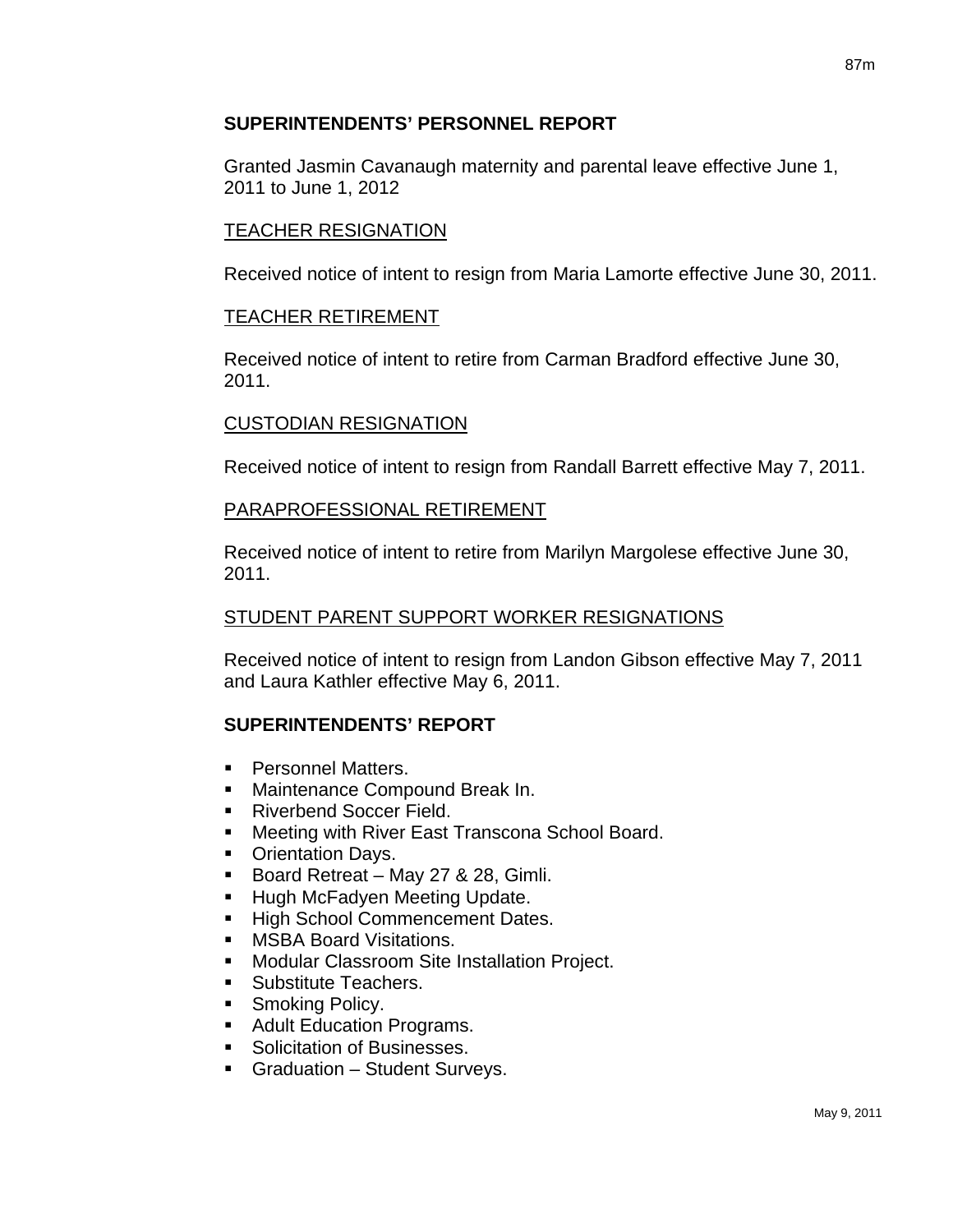- **Elwick School Insurance Claim update.**
- **Heritage Language Program.**

# **11-119 – Establishment of a Reserve for New School in Amber Trails**

McGowan / Juan Approved that the Board request permission from the Schools' Finance Branch (SFB) to establish a reserve for the new school in the Amber Trails area. **Carried** Contract of the Contract of the Contract of the Contract of the Contract of the Contract of the Contract of the Contract of the Contract of the Contract of the Contract of the Contract of the Contract of the Cont

# **11-120 – Osvita Foundation Inc.**

Sarbit / Jaworski Approved that the Board support the Osvita Foundation Dinner by sending a group representing the Division including R.F. Morrison School. **Carried**

# **11-121 – Major Work Class Reunion 2011 Committee**

McGowan / Dabee

Approved that the request of the 2011 Major Work Class Reunion 2011 Committee for use of a school bus and tour of Victory School and Edmund Partridge Community Schools be granted for Saturday, September 3, 2011. *Carried* 

# **11-122 – Mondetta Charity Foundation**

Juan / Ploszay

Approved that the division contribute up to \$5,000 to support the travel costs of two teachers from Kamwokya Primary School to visit Arthur E. Wright School in the 2011-2012 school year. **Carried**

# **CONSENT AGENDA**

# **11-123 – Consent Agenda**

Ploszay / Sawka That the Consent Agenda be approved. **Carried**

Soirée française – Wine & Cheese

Rescind Motion #11-105: That the Board approve the request to host a "Soirée française" Wine and Cheese event, May 4th, 2011 from 4:00 p.m. to 6:30 p.m. **CONSENT AGENDA**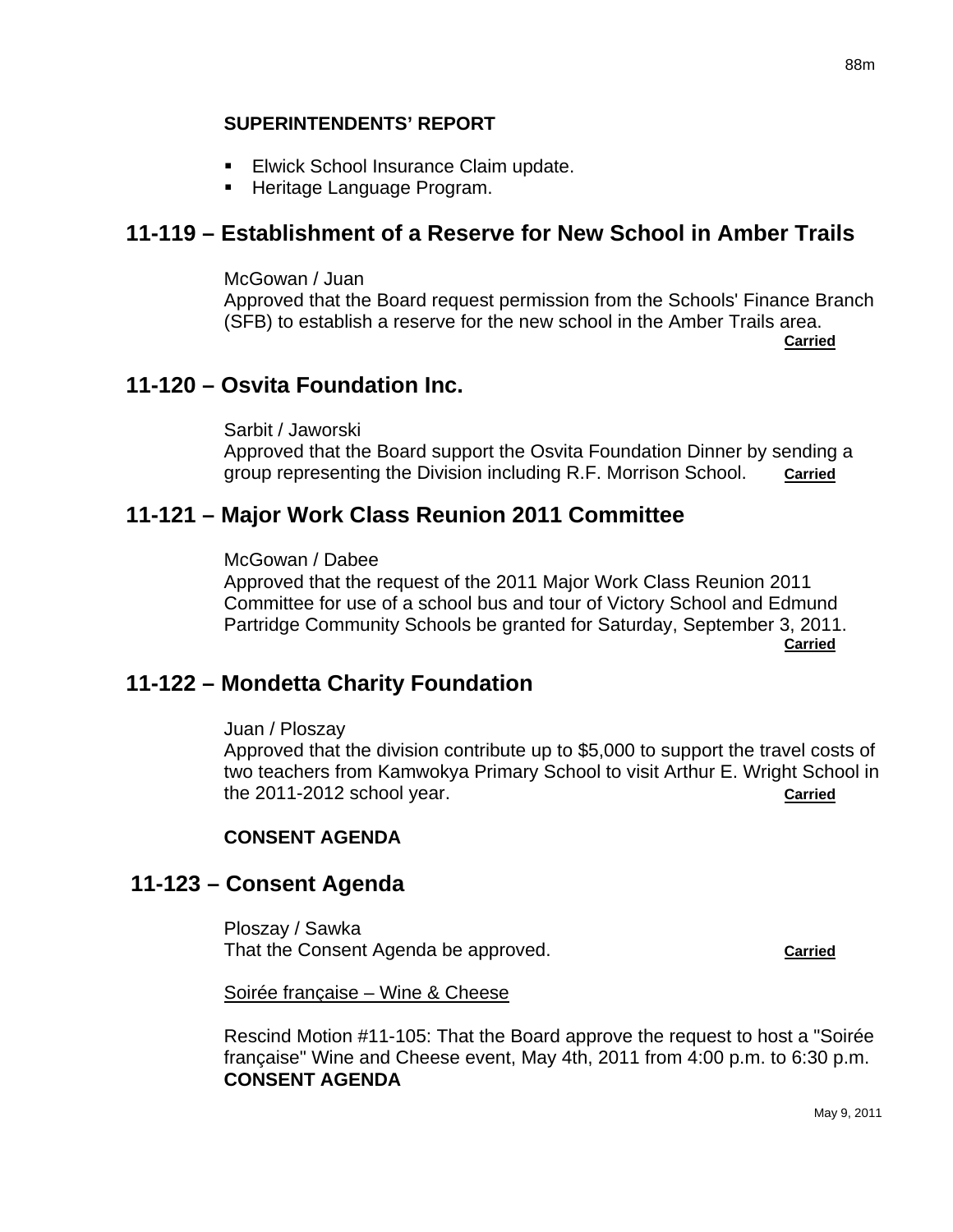in the Library at École Leila North Community School (cash bar).

#### Soirée française – Wine & Cheese

Approved the request to host a "Soirée française" Wine & Cheese event, Thursday, October 6, 2011 from 4:00 p.m. to 6:30 p.m. in the Library at École Leila North Community School (cash bar).

#### Cheque Listing - April 2011

Cheques #2113024-#2113275, US\$ cheques #211129-#211143, direct deposits #211004605-211005068, and pre-authorized debits #201026-#201027 in the amount of \$1,164,912.05 be approved.

#### Laufman Reprographics Invoice No. 51887

Invoice No. 51887 for tender printing costs for the Multiple Modular Classroom Relocation project in the amount of \$868.28 be paid to Laufman Reprographics.

#### Renewal of Lease - Maples Day Care

That the Board sign a lease for the year July 1, 2011 to June 30, 2012 with Maples Day Care for the rental of day care space at École Constable Edward Finney School at a rental fee of \$1,746.00 per month.

#### Renewal of Lease - Seven Oaks Teachers' Association

That the Board sign a lease for the year July 1, 2011 to June 30, 2012 with Seven Oaks Teachers' Association for the rental of office space at Ben Zaidman Educational Resource Centre at a rental fee of \$115.00 per month.

#### Renewal of Lease - Sugar-N-Spice Kiddie Haven Inc.

That the Board sign a lease for the year July 1, 2011 to June 30, 2012 with Sugar-N-Spice Kiddie Haven Inc. for the rental of day care space at École Riverbend Community School at a rental fee of \$2,025.00 per month.

#### Renewal of Lease - Sugar-N-Spice Kiddie Haven Inc. School Age Program

That the Board sign a lease for the year September 1, 2011 to June 30, 2012 with Sugar-N-Spice Kiddie Haven Inc. School Age Program for the rental of the mini-gymnasium at École Riverbend Community School at a rental fee of **CONSENT AGENDA**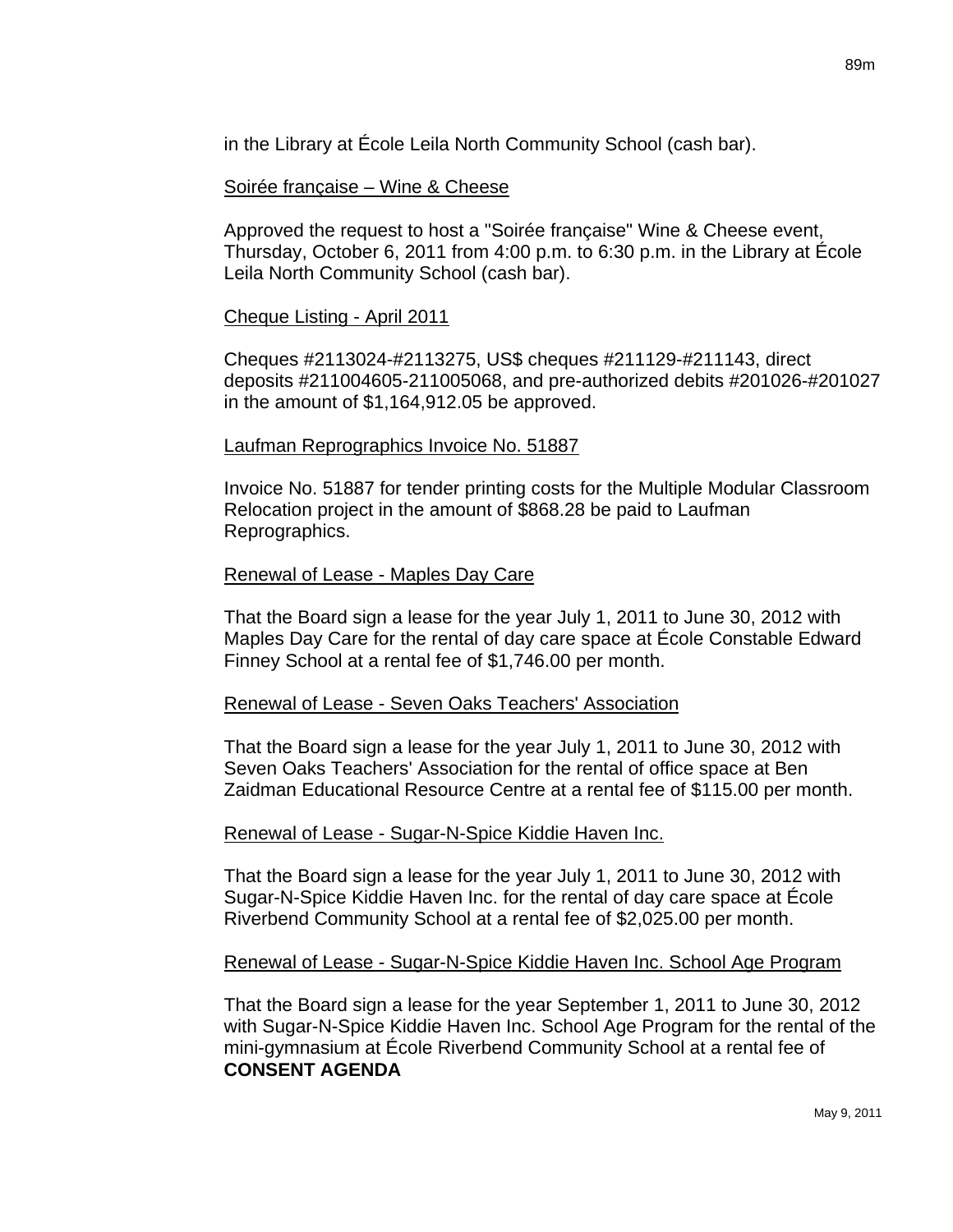\$161.60 per month.

Renewal of Lease - Sugar-N-Spice Kiddie Haven Inc.

That the Board sign a lease for the year July 1, 2011 to June 30, 2012 with Sugar-N-Spice Kiddie Haven Inc. for the rental of day care space at West Kildonan Collegiate at a rental fee of \$4,182.00 per month.

## Renewal of Lease - O.K. Before and After School Child Care Centres Inc.

That the Board sign a lease for the year September 1, 2011 to June 30, 2012 with O.K. Before and After School Child Care Centres Inc. for the rental of the mini-gymnasiums at A.E. Wright Community School, École Constable Finney School, Elwick Community School and O.V. Jewitt Community School at a rental fee of \$161.60 per month per site.

#### Renewal of Lease - O.K. Before and After School Child Care Centres Inc.- Kindergarten Child Care

That the Board sign a lease for the year September 1, 2011 to June 30, 2012 with O.K. Before and After School Child Care Centres Inc. - Kindergarten Child Care Program for the rental of day care space at O.V. Jewitt Community School at a rental fee of \$450.00 per month.

## Renewal of Lease - Belmont Before and After School Program

That the Board sign a lease for the year September 1, 2011 to June 30, 2012 with Belmont Before and After School Program for the rental of the gymnasium, music room and kindergarten room at Belmont School at a rental fee of \$161.60 per month.

## Renewal of Lease - Collicutt Before and After School Program

That the Board sign a lease for the year September 1, 2011 to June 30, 2012 with Collicutt Before and After School Program for the rental of gymnasium space at Collicutt School at a rental fee of \$161.60 per month.

## Renewal of Lease - Little Dipper Montessori Nursery

That the Board sign a lease for the year September 1, 2011 to June 30, 2012 with Little Dipper Montessori Nursery for the rental of day care space at Collicutt School at a rental fee of \$660.60 per month.

## **CONSENT AGENDA**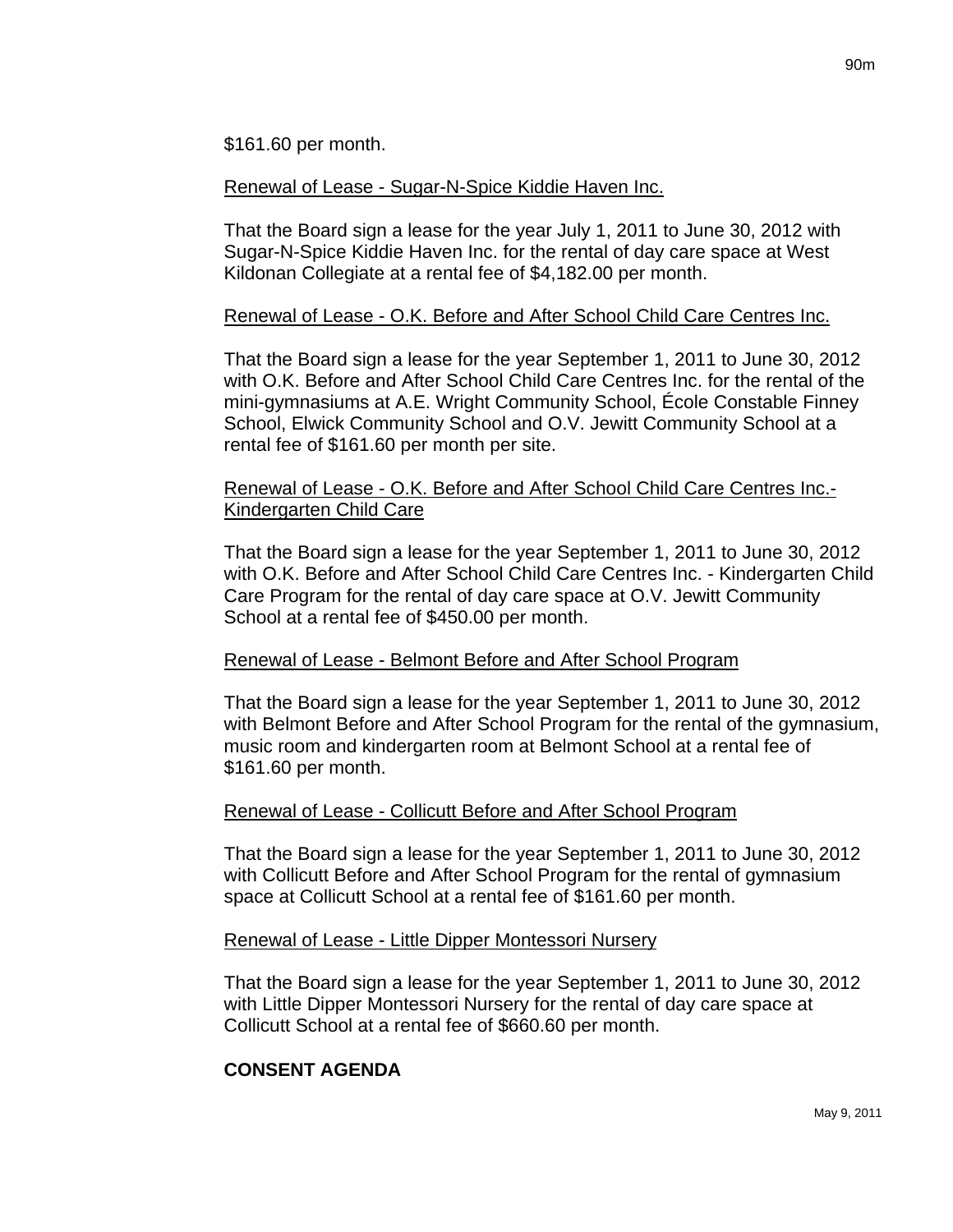## Renewal of Lease - Seven Oaks Child Care Centre Inc.

That the Board sign a lease for the year September 1, 2011 to June 30, 2012 with Seven Oaks Child Care Centre Inc. for the rental of the gymnasium, including storage facility in the gymnasium area at R.F. Morrison School at a rental fee of \$161.60 per month.

## Renewal of Lease - Kidi-Garden Day Nurseries Inc.

That the Board sign a lease for the year September 1, 2011 to June 30, 2012 with Kidi-Garden Day Nurseries Inc. for the rental of the gymnasium, minigymnasium and library at Victory School at a rental fee of \$161.60 per month.

## Renewal of Lease - Kidi-Garden Day Nurseries Inc.

That the Board sign a lease for the year July 1, 2011 to June 30, 2012 with Kidi-Garden Day Nurseries Inc. for the rental of Seven Oaks School, 172 Smithfield Avenue at a rental fee of \$2,605.75 per month.

## Renewal of Lease - YM-YWCA of Winnipeg Before and After School Program

That the Board sign a lease for the year September 1, 2011 to June 30, 2012 with YM-YWCA of Winnipeg Before and After School Program for the rental of the mini-gymnasium at West St. Paul School at a rental fee of \$161.60 per month.

## Renewal of Lease - Sunny Mountain Day Care Centre (1985) Inc.

That the Board sign a lease for the year July 1, 2011 to June 30, 2012 with Sunny Mountain Day Care Centre (1985) Inc. for the rental of the computer room and library at Governor Semple School at a rental fee of \$491.25 per month.

## Renewal of Lease - Aleph Bet Child Life Enrichment Program - Margaret Park Satellite Site

That the Board sign a lease for the year September 1, 2011 to June 30, 2012 with Aleph Bet Child Life Enrichment Program - Margaret Park Satellite Site for the rental of day care space at Margaret Park School at a rental fee of \$745.20 per month.

## **CONSENT AGENDA**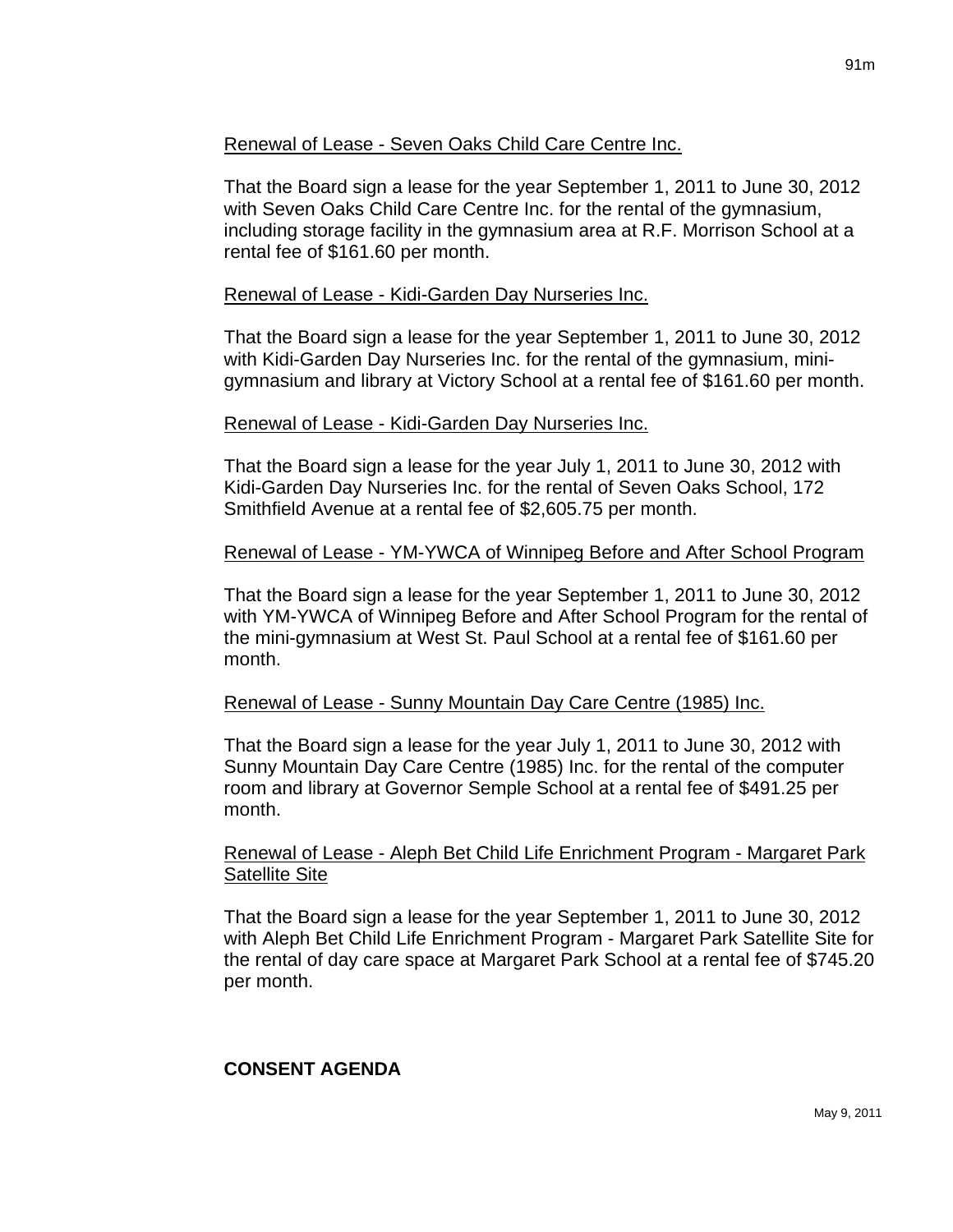## Renewal of Lease - Aleph Bet Child Life Enrichment Program - Forest Park Satellite Site

That the Board sign a lease for the year September 1, 2011 to June 30, 2012 with Aleph Bet Child Life Enrichment Program - Forest Park Satellite Site for the rental of day care space at Forest Park School at a rental fee of \$161.60 per month.

## Renewal of Lease - Manitoba Association of School Superintendents

That the Board sign a lease for the year July 1, 2011 to June 30, 2012 with the Manitoba Association of School Superintendents for the rental of office space at the Ben Zaidman Educational Resource Centre at a rental fee of \$457.75 per month.

## Renewal of Lease - Seven Oaks Paraprofessional Association

That the Board sign a lease for the year July 1, 2011 to June 30, 2012 with the Seven Oaks Paraprofessional Association for the rental of office space at Edmund Partridge Community School at a rental fee of \$75.00 per month.

## **CONFERENCE REPORTS**

Shannon Plischke, Teacher, Edmund Partridge School: National Teachers of Science Association (NSTA), March 9 to 13, 2011 - San Francisco, California.

# **OTHER REPORTS**

- Trustee Jaworski reported on the Science Renewal Project.
- **Trustee Myskiw and Dabee reported on the Asian Heritage Society of** Manitoba Fundraising Dinner.
- Trustee Juan reported on the 15<sup>th</sup> Annual Maples Unity March.
- **Trustee Myskiw reported on the James Nisbet Community School Smart** Board presentation and the West St. Paul Eco-Fair, May 18<sup>th</sup> at the Sunova Centre.

# **CORRESPONDENCE**

 Cliff Meder, Director of Operations, Seven Oaks School Division: Modular Classroom Site Installation Project for Belmont, A.E. Wright, École Leila **CORRESPONDENCE**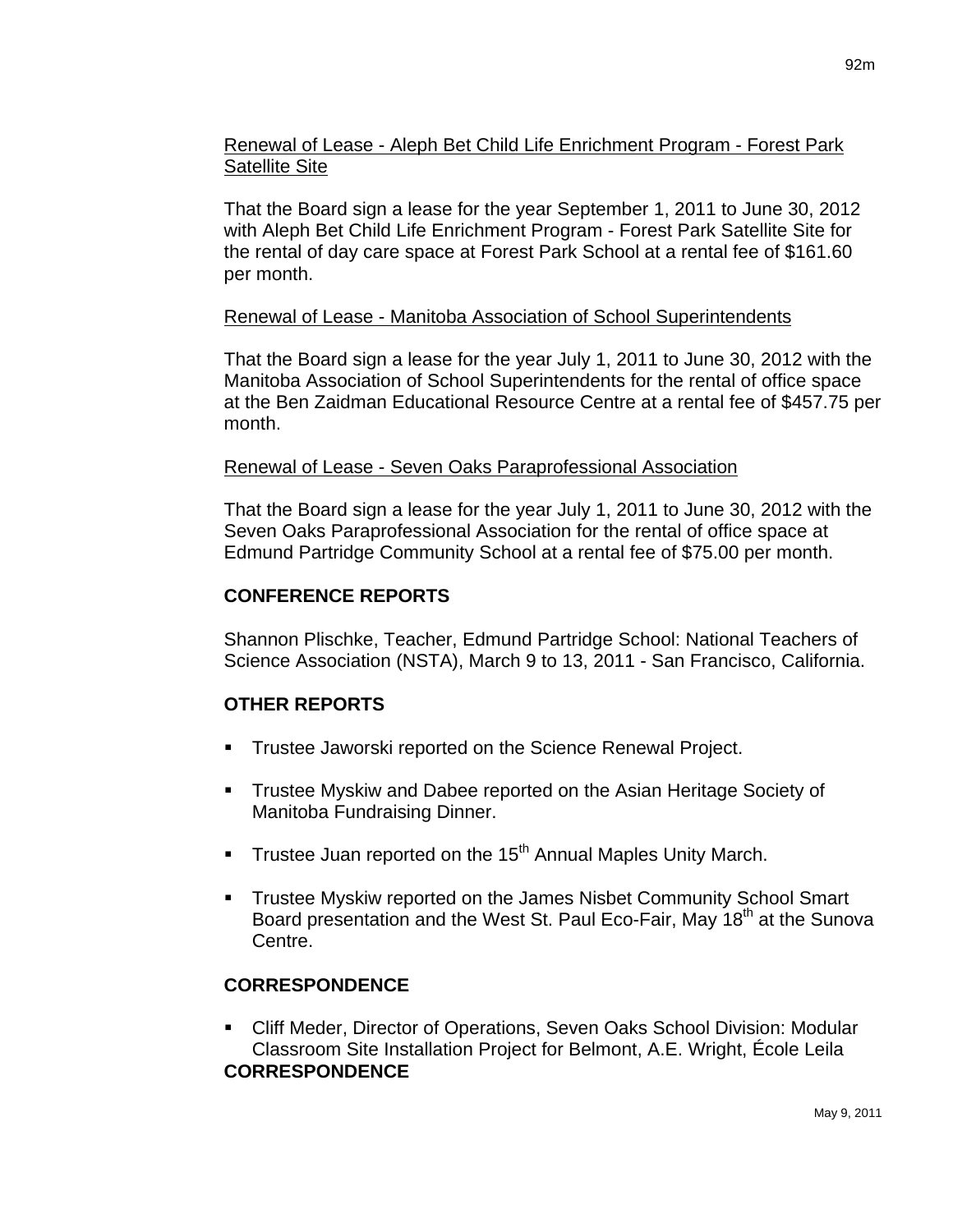North and O.V. Jewitt Schools.

- Erin Selby, Minister of Advanced Education and Literacy: Operating Grants for Adult Education Centres, Seven Oaks.
- Saskatchewan School Boards Association: National Aboriginal Trustees Gathering.
- Manitoba Round Table for Sustainable Development: 2011 Manitoba Excellence in Sustainability Awards to recognize and honour people, projects and ideas that successfully turn the principles and guidelines of sustainable development into lasting achievements.
- Robyn Avery, Executive Director, Aleph-Bet Child Life Enrichment Program Inc.: Expanding child care services in Seven Oaks.
- Justin Rempel, Labour Relations Consultant, Manitoba School Boards Association: MUST Fund Committee approval.
- Labour Relations Divisional Mail, Manitoba School Boards Association: Salary Bulletin No. 06-2011, Pembina Trails School Division and CUPE Local 4588 Agreement-in-Committee.
- **Heather Carriere, Associate, Mercer: The Manitoba Teachers' Society Short** Term Disability Plan 2011 renewal letter and premium statement.
- Workers' Compensation Board: Client Profile Summary Report to March 31, 2011.
- J. Kent Reid, President, Manitoba Association of School Business Officials: Thank you for hosting MASBO office space.
- Marty Snelling, Chairperson, Board of Trustees, Brandon School Division: Copy of letter sent to Manitoba School Boards Association requesting review of teacher prep time, length of school day and individual class time for all Manitoba School Divisions.
- Manitoba News Release: May 3, 2011 Province Introduces Legislation that would Ensure Serious Bullying Incidents are Reported: Allan.
- Art Quinney, Chair, Active Healthy Kids Canada: 2011 Healthy Kids Canada Report Card on Physical Activity for Children and Youth.
- Carolyn Duhamel, Executive Director, MSBA: Revised draft copy of School Board Member Handbook for review and comments.
- MASS Journal, Spring 2011.
- MALT Library Technician of the Year Award: Congratulations to Alice Klumper, Library Technician, Edmund Partridge Community School - 2010/2011 MALT Library Technician of the Year!

## **ADJOURNMENT**